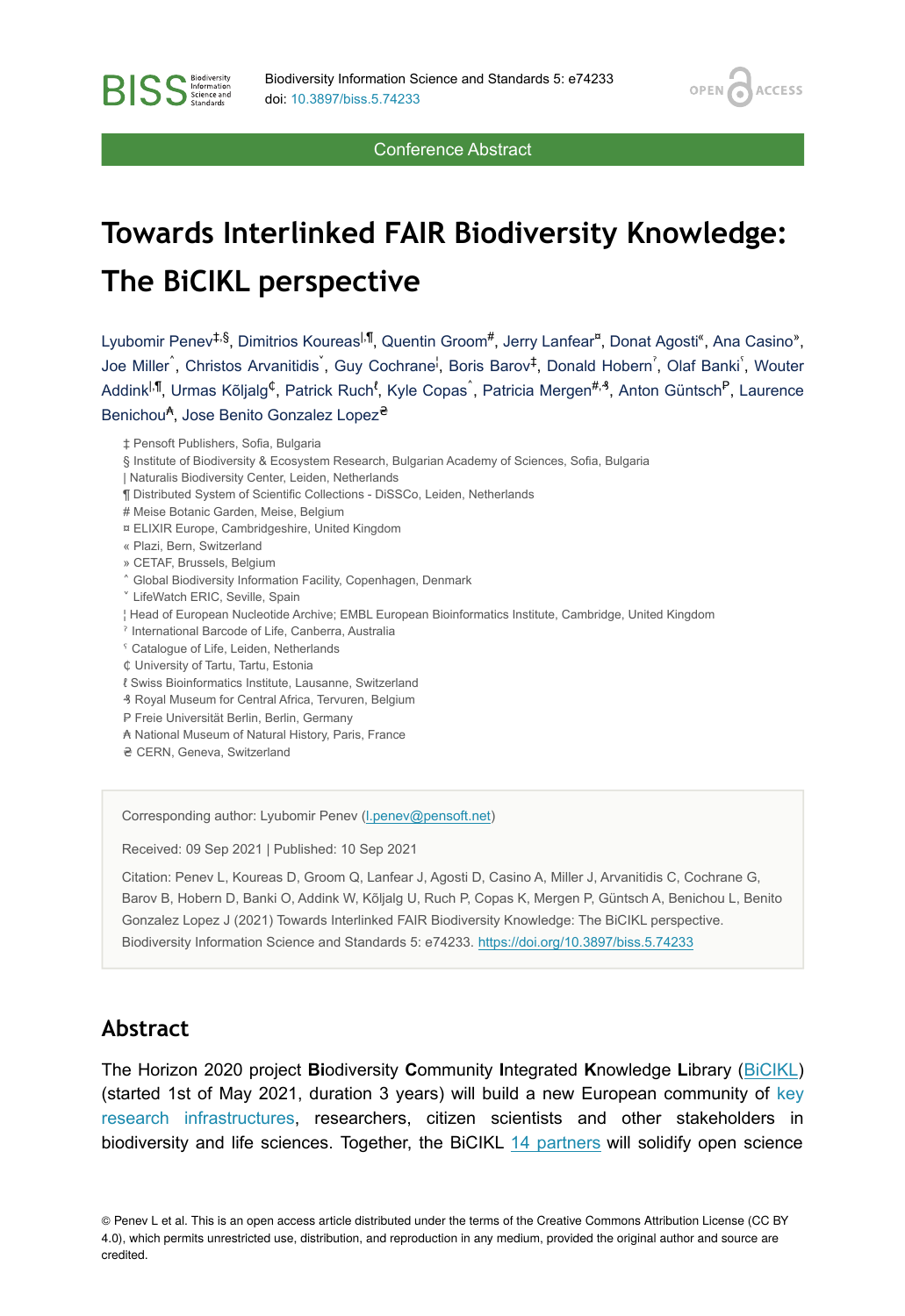practices by providing access to data, tools and services at each stage of, and along the entire biodiversity research and data life cycle (specimens, sequences, taxon names, analytics, publications, biodiversity knowledge graph) (Fig. [1,](#page-1-0) see also the BiCIKL kick-off presentation through Suppl. material [1](#page-2-0)), in compliance with the [FAIR \(Findable, Accessible,](https://go-fair.org/fair-principles) [Interoperable and Reusable\) data principles.](https://go-fair.org/fair-principles) The existing services provided by the participating infrastructures will expand through development and adoption of shared, common or interoperable domain standards, resulting in liberated and enhanced flows of data and knowledge across these domains.

<span id="page-1-0"></span>

#### Figure 1.

BiCIKL vision on access to and linkages between biodiversity data classes and their corresponding research infrastructures along the research life cycle.

BiCIKL puts a special focus on the biodiversity literature. Over the span of the project, BiCIKL will develop new methods and workflows for semantic publishing and integrated access to harvesting, liberating, linking, and re-using sub-article-level data extracted from literature (i.e., specimens, material citations, sequences, taxonomic names, taxonomic treatments, figures, tables).

Data linkages may be realised with different technologies (e.g., data warehousing, linking between FAIR Data Objects, Linked Open Data) and can be bi-lateral (between two data infrastructures) or multi-lateral (among multiple data infrastructures). The main challenge of BiCIKL is to design, develop and implement a FAIR Data Place (FDP), a central tool for search, discovery and management of interlinked FAIR data across different domains.

The key final output of BiCIKL will the future Biodiversity Knowledge Hub (BKH), a onestop portal, providing access to the BiCIKL services, tools and workflows, beyond the lifetime of the project.